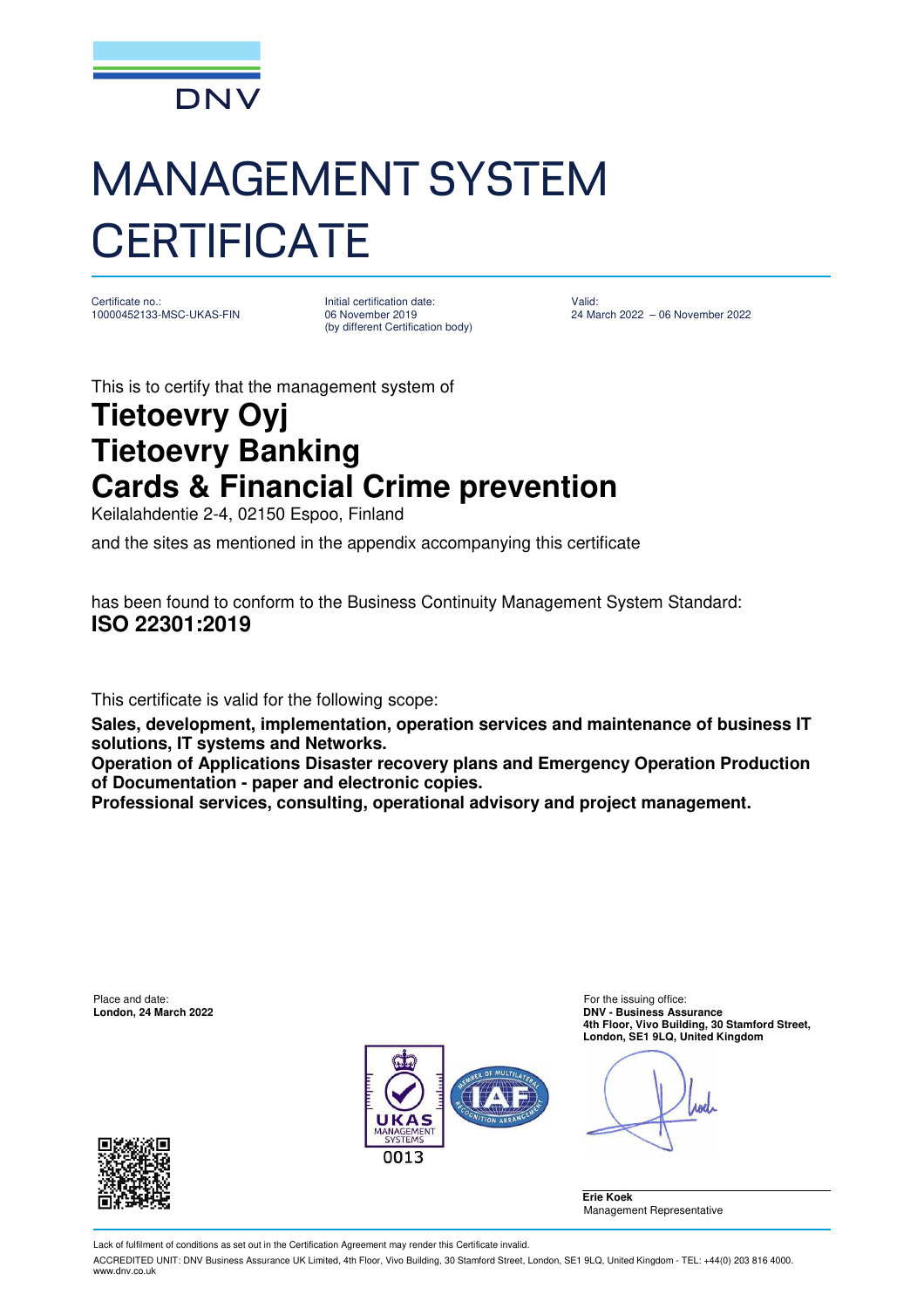

## **Appendix to Certificate**

## **Tietoevry Oyj Tietoevry Banking Cards & Financial Crime prevention**

Locations included in the certification are as follows:

| <b>Site Name</b>                                                      | <b>Site Address</b>                                     | <b>Site Scope</b>                                                                                                                                                                                                                                                                                                                                                            |
|-----------------------------------------------------------------------|---------------------------------------------------------|------------------------------------------------------------------------------------------------------------------------------------------------------------------------------------------------------------------------------------------------------------------------------------------------------------------------------------------------------------------------------|
| Tietoevry Oyj Tietoevry Banking Cards &<br>Financial Crime prevention | Keilalahdentie 2-4, 02150 Espoo, Finland                | Sales, development, implementation,<br>operation services and maintenance of<br>business IT solutions, IT systems and<br>Networks. Operation of Applications<br>Disaster recovery plans and Emergency<br>Operation Production of Documentation -<br>paper and electronic copies. Professional<br>services, consulting, operational advisory<br>and project management.       |
| EVRY Card Services AB (Solna)                                         | Ekensbergsvägen 113, 171 79, Solna,<br>Sweden           | Sales, development, implementation,<br>operation services and maintenance of<br>business IT solutions, IT systems and<br>Networks.<br>Operation of Applications Disaster<br>recovery plans and Emergency Operation<br>Production of Documentation - paper and<br>electronic copies.<br>Professional services, consulting,<br>operational advisory and project<br>management. |
| Tietoevry Norway AS (Trondheim)                                       | Sluppenveien 17 A, 7037 Trondheim,<br>Norway            | Sales, development, implementation,<br>operation services and maintenance of<br>business IT solutions, IT systems and<br>Networks.<br>Operation of Applications Disaster<br>recovery plans and Emergency Operation<br>Production of Documentation - paper and<br>electronic copies.<br>Professional services, consulting,<br>operational advisory and project<br>management. |
| Tietoevry Norway AS (Bergen)                                          | Folke Bernadottes vei 40, 5147<br>Fyllingsdalen, Norway | Sales, development, implementation,<br>operation services and maintenance of<br>business IT solutions, IT systems and<br>Networks.<br>Operation of Applications Disaster<br>recovery plans and Emergency Operation<br>Production of Documentation - paper and<br>electronic copies.<br>Professional services, consulting,<br>operational advisory and project<br>management. |

Lack of fulfilment of conditions as set out in the Certification Agreement may render this Certificate invalid.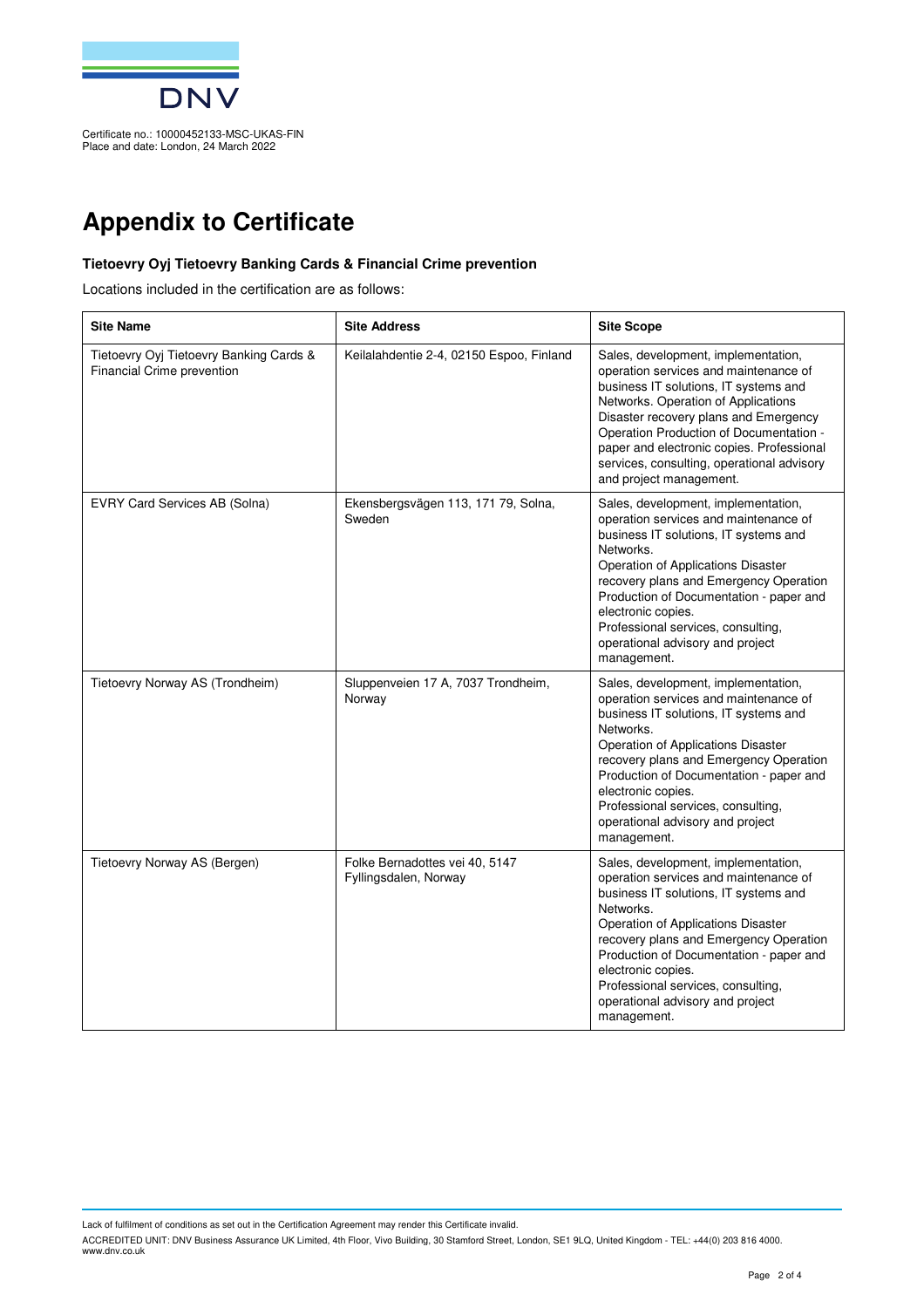

Certificate no.: 10000452133-MSC-UKAS-FIN Place and date: London, 24 March 2022

| <b>Site Name</b>                                                          | <b>Site Address</b>                                                  | <b>Site Scope</b>                                                                                                                                                                                                                                                                                                                                                            |
|---------------------------------------------------------------------------|----------------------------------------------------------------------|------------------------------------------------------------------------------------------------------------------------------------------------------------------------------------------------------------------------------------------------------------------------------------------------------------------------------------------------------------------------------|
| EVRY Card Services Oy (Vantaa)                                            | Koivuhaantie 2-4 B, 01510 Vantaa, Finland                            | Sales, development, implementation,<br>operation services and maintenance of<br>business IT solutions, IT systems and<br>Networks.<br>Operation of Applications Disaster<br>recovery plans and Emergency Operation<br>Production of Documentation - paper and<br>electronic copies.<br>Professional services, consulting,<br>operational advisory and project<br>management. |
| <b>EVRY Card Services (Riga)</b>                                          | Skantes 54 A, Riga, 1013, Latvia                                     | Sales, development, implementation,<br>operation services and maintenance of<br>business IT solutions, IT systems and<br>Networks.<br>Operation of Applications Disaster<br>recovery plans and Emergency Operation<br>Production of Documentation - paper and<br>electronic copies.<br>Professional services, consulting,<br>operational advisory and project<br>management. |
| Tietoevry Great Britain Ltd. (London)                                     | Landmark, 200 Aldersgate Street, London,<br>EC1A 4HD, United Kingdom | Sales, development, implementation,<br>operation services and maintenance of<br>business IT solutions, IT systems and<br>Networks.<br>Operation of Applications Disaster<br>recovery plans and Emergency Operation<br>Production of Documentation - paper and<br>electronic copies.<br>Professional services, consulting,<br>operational advisory and project<br>management. |
| EVRY Card Services AS (Mo i Rana)                                         | Stigerplatåveien 23, 8626 Mo i Rana,<br>Norway                       | Sales, development, implementation,<br>operation services and maintenance of<br>business IT solutions, IT systems and<br>Networks.<br>Operation of Applications Disaster<br>recovery plans and Emergency Operation<br>Production of Documentation - paper and<br>electronic copies.<br>Professional services, consulting,<br>operational advisory and project<br>management. |
| <b>Tietoevry Norway AS</b><br>EVRY Card Issuing AS (Ulven,<br>Datacenter) | ., Oslo, Norway                                                      | Sales, development, implementation,<br>operation services and maintenance of<br>business IT solutions, IT systems and<br>Networks.<br>Operation of Applications Disaster<br>recovery plans and Emergency Operation<br>Production of Documentation - paper and<br>electronic copies.<br>Professional services, consulting,<br>operational advisory and project<br>management. |

Lack of fulfilment of conditions as set out in the Certification Agreement may render this Certificate invalid.